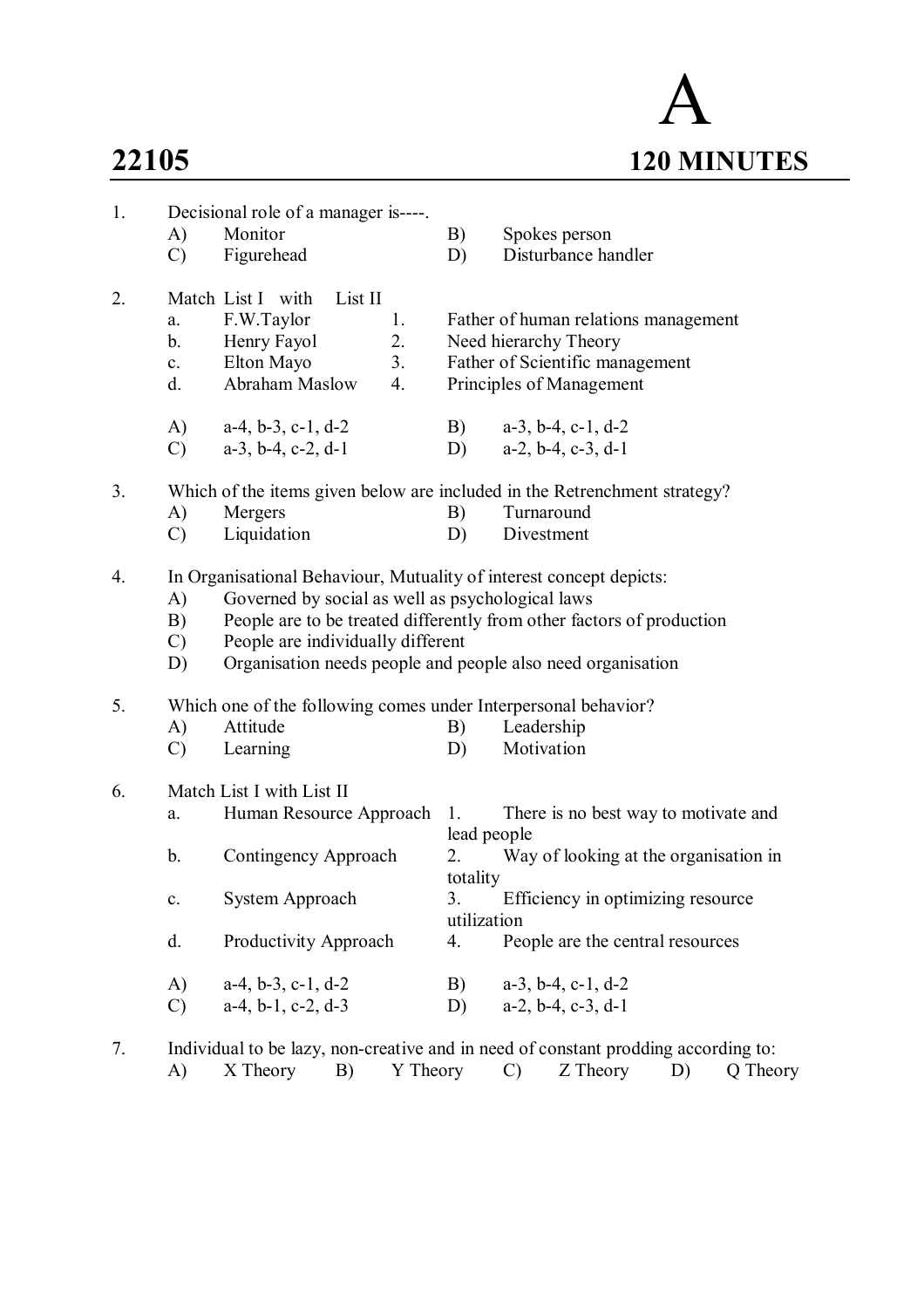- 8. Group development stages undergone:
	- A) Norming-Storming-Forming-Performing-Adjourning
	- B) Storming-Forming-Norming-Performing-Adjourning
	- C) Forming-Storming-Norming-Performing-Adjourning
	- D) Storming-Norming-Forming-Performing-Adjourning

9. Shift opinion to create group harmony by:

- A) Encouragers B) Expeditors C) Harmonisors D) Compromisers
- 10. It is the degree at which members are attached to and motivated to remain part of a group.
	- A) Polarization B) Cohesiveness C) Co-operation D) Congruence
- 11. Industry Life cycle stages:
	- A) Embryonic-Growth-Shakeout-Maturity-Decline<br>
	B) Embryonic-Shakeout-Growth-Maturity-Decline
	- B) Embryonic-Shakeout-Growth-Maturity-Decline
	- C) Introduction-Growth-Maturity-Saturation-Decline
	- D) Introduction-Development-Maturity-Saturation-Decline
- 12. Bargaining power of a buyer is not powerful when:
	- A) The suppliers are in more number
	- B) The cost of changing supplier is not much
	- C) The purchased item is not important to the final quality or price of buyer's product.
	- D) Substitutes are not available
- 13. A----- is a type of strategy whereby a company enters into one or more unrelated industries.
	- A) Strategic Alliance B) Conglomerate Diversification
	- C) Concentration Strategy D) Concentric Diversification
- 14. A strategy which is **not** a part of Grand strategy:
	- A) Transnational Strategy B) Pause Strategy
	- C) Growth Strategy D) Retrenchment Strategy

## 15. Aggregate demand (AD) equals: (Where  $C =$  Consumer Spending), I = Investment, G = Government Spending  $X =$  Expenditure on exports,  $M =$  Expenditure on Imports)

| A)     | $AD = C+I+G+(X+M)$                               | $AD = C+I+G+(X-M)$                          |
|--------|--------------------------------------------------|---------------------------------------------|
| $\sim$ | $\sim$ $\sim$ $\sim$ $\sim$ $\sim$ $\sim$ $\sim$ | $\alpha \cdot \alpha$ r $\alpha$ r $\alpha$ |

- C)  $AD = C + G I + (X + M)$  D)  $AD = C + G I + (X M)$
- 16. Which of the following element is **not** a part of the Micro Environment?
	- A) Competitors B) Suppliers
	- C) Legal Framework D) Customers

| 17. |  | The Planning Commission of India was set up in          |  |  |
|-----|--|---------------------------------------------------------|--|--|
|     |  | A) April 1950 B) March 1950 C) April 1956 D) March 1956 |  |  |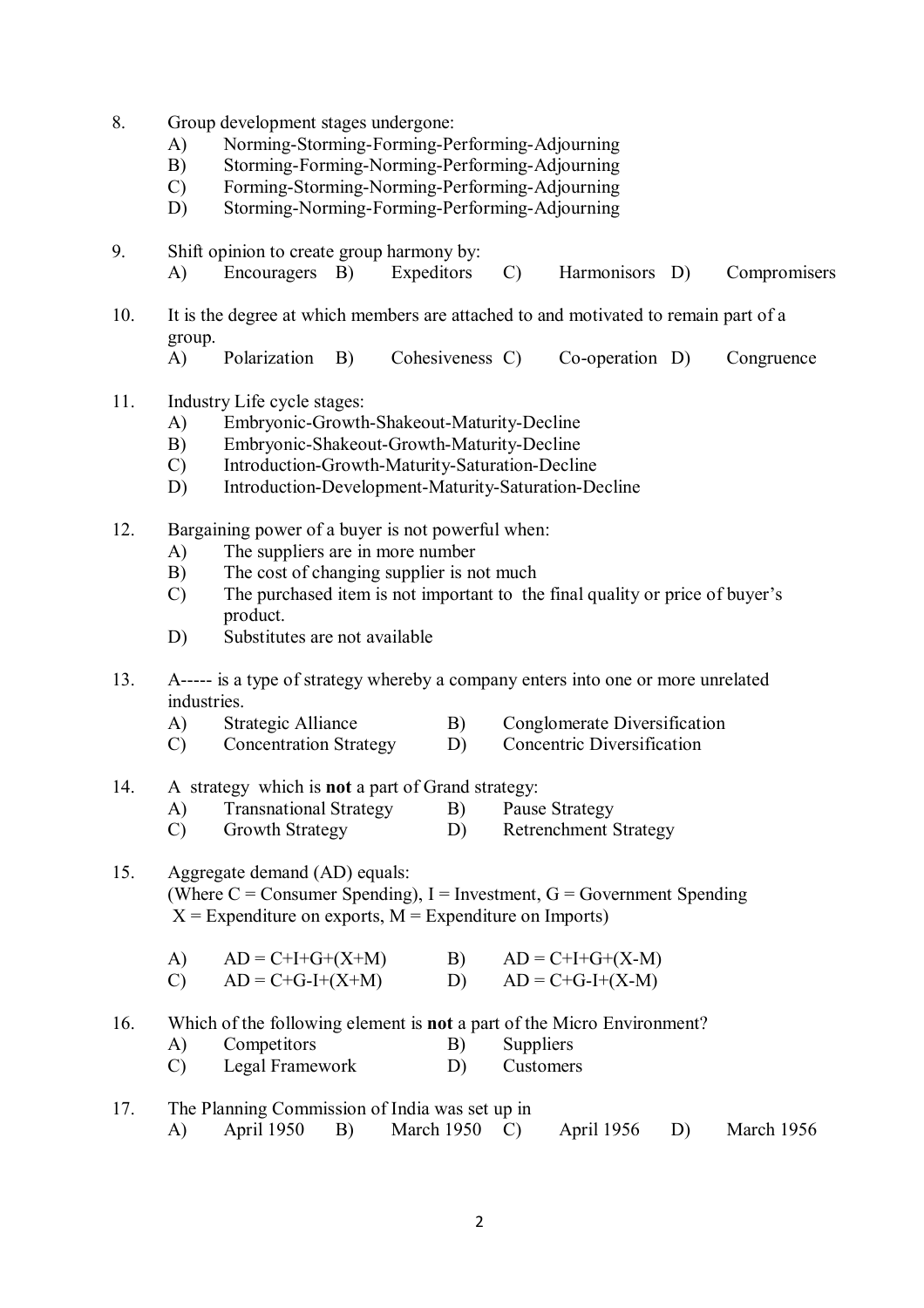| 18. | The process of ownership of privately owned assets into public ownership can be referred<br>to as: |                                                                                                                                                                                                                                                                                                                                                                                                                |               |                    |                          |                                                                                           |    |              |  |  |  |
|-----|----------------------------------------------------------------------------------------------------|----------------------------------------------------------------------------------------------------------------------------------------------------------------------------------------------------------------------------------------------------------------------------------------------------------------------------------------------------------------------------------------------------------------|---------------|--------------------|--------------------------|-------------------------------------------------------------------------------------------|----|--------------|--|--|--|
|     | A)<br>$\mathcal{C}$                                                                                | Privatization<br>Nationalization                                                                                                                                                                                                                                                                                                                                                                               |               | B)<br>D)           | Deregulation             | Disinvestment                                                                             |    |              |  |  |  |
| 19. | A)<br>$\mathcal{C}$                                                                                | Per Capita Income is derived by dividing national income of a country by<br>Real Income<br>Human Development Index D)                                                                                                                                                                                                                                                                                          |               | B)                 | Population               | <b>Gross Domestic Product</b>                                                             |    |              |  |  |  |
| 20. | A)<br>$\mathcal{C}$                                                                                | The research paper that brought Bitcoin to the world:<br><b>Black Paper</b><br>B)<br>White paper<br>D)                                                                                                                                                                                                                                                                                                         |               |                    |                          | Red Paper<br><b>Blue Paper</b>                                                            |    |              |  |  |  |
| 21. | A)                                                                                                 | GATT's ------round lead to the birth of WTO:<br>Tokyo                                                                                                                                                                                                                                                                                                                                                          | B)<br>Uruguay |                    | $\mathcal{C}$            | Torquay                                                                                   | D) | Geneva       |  |  |  |
| 22. | A)<br>$\mathcal{C}$                                                                                | Which of the following are referred as Brettonwood twins?<br>IMF and WTO<br>IMF and GATT                                                                                                                                                                                                                                                                                                                       |               | B)<br>D)           |                          | IMF and IBRD<br>IBRD and IDA                                                              |    |              |  |  |  |
| 23. | A)<br>$\mathcal{C}$                                                                                | When feedback and control elements are attached to any system to make it self-<br>regulating and self-monitoring it is known as:<br><b>Information System</b><br>Open System                                                                                                                                                                                                                                   |               | B)<br>D)           |                          | Cybernetic System<br>Closed System                                                        |    |              |  |  |  |
| 24. | A)<br>$\mathcal{C}$                                                                                | Black box in a system indicate<br>Boundary not defined<br>Interface not defined                                                                                                                                                                                                                                                                                                                                |               | B)<br>D)           |                          | Processes not defined<br>Integration not defined                                          |    |              |  |  |  |
| 25. | 1.<br>2.<br>3.                                                                                     | Which of the following statements are true regarding the term 'balance?'<br>The equality of a control account in the general ledger and the total balance of<br>all accounts in the subsidiary ledger.<br>The equality of total debits and total credits of all accounts in the general<br>ledger in the preparation of a Trial balance<br>The difference between total debits and total credits in an account |               |                    |                          |                                                                                           |    |              |  |  |  |
|     | A)                                                                                                 | 3 only                                                                                                                                                                                                                                                                                                                                                                                                         | B)            | 1 and 2 only $C$ ) |                          | $2$ and $3$ only D)                                                                       |    | $1, 2$ and 3 |  |  |  |
| 26. | A)<br>$\mathcal{C}$                                                                                | A bill drawn and accepted for mutual help:<br>Accommodation Bill<br><b>Usance Bill</b>                                                                                                                                                                                                                                                                                                                         |               | B)<br>D)           | Trade Bill<br>Clean Bill |                                                                                           |    |              |  |  |  |
| 27. | 1.<br>3.<br>5.<br>7.                                                                               | From the following information select the correct sequence of Accounting cycle:<br>Posting to Ledgers<br>Preparation of Trial Balance<br>Passing reverse entries<br>Passing of adjusting entries                                                                                                                                                                                                               |               |                    | 2.<br>4.<br>6.           | Preparation of final accounts<br>Journalizing the transactions<br>Passing closing entries |    |              |  |  |  |
|     | A)<br>$\mathcal{C}$                                                                                | 4, 1, 3, 6, 7, 5, 2<br>4, 1, 3, 7, 6, 5, 2                                                                                                                                                                                                                                                                                                                                                                     |               | B)<br>D)           |                          | 4, 1, 3, 7, 2, 6, 5<br>4, 1, 2, 3, 5, 6, 7                                                |    |              |  |  |  |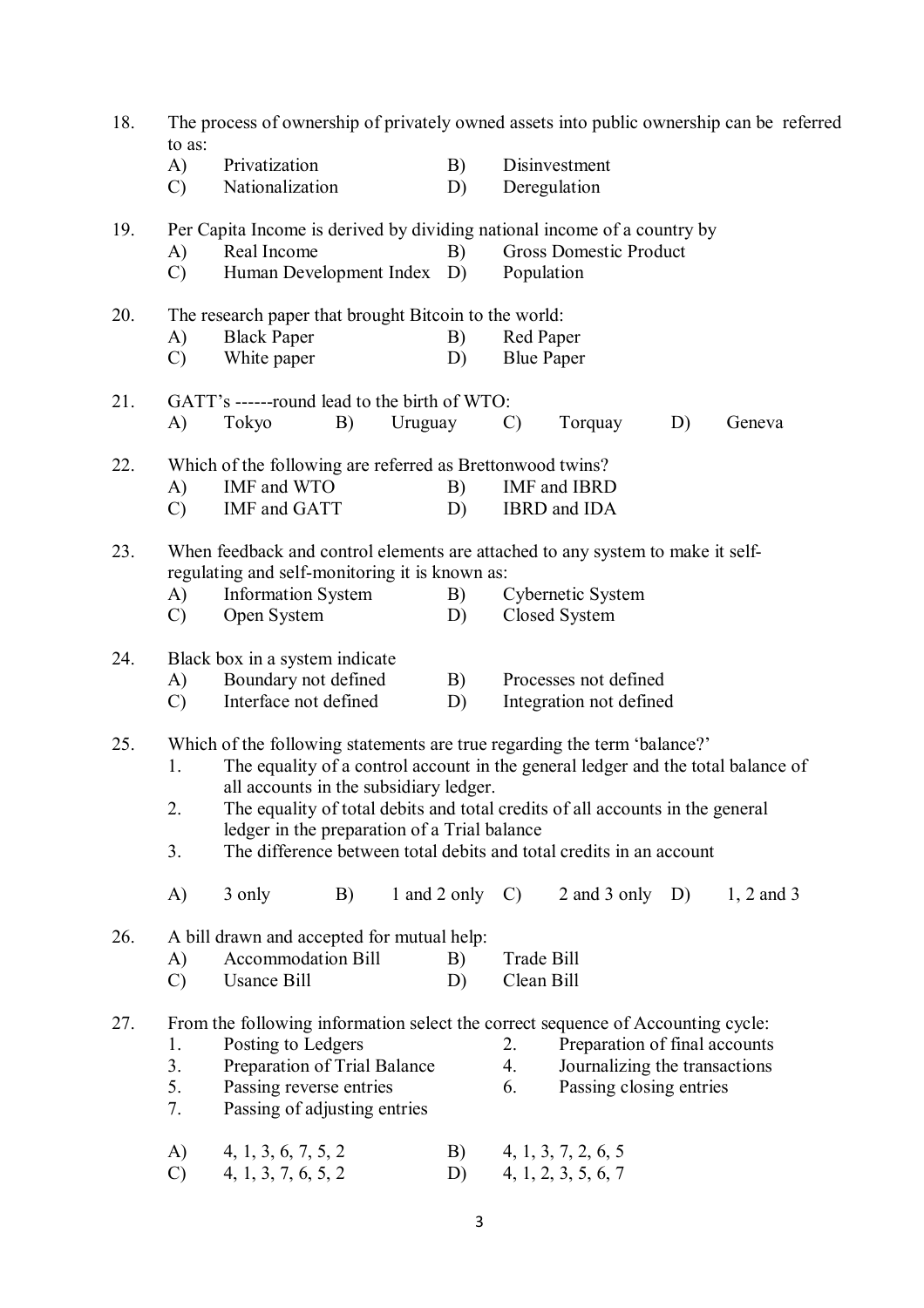- 28. An example of a Valuation Account:
	- A) Salary B) Advertisement
	- C) Depreciation D) Telephone charges
		-
- 29. Purchase day book is maintained for…
	- A) Recording cash purchases
	- B) Recording credit purchases
	- C) Recording purchase returns
	- D) All of the above
- 30. An expression of gratitude rather than a payment for the work done:
	- A) Legacy B) Membership Fee
	- C) Subscription D) Honorarium

31. Subscription received during the Year 2021-Rs.7000: Subscription outstanding at the beginning of 2021-Rs.1400 Subscription outstanding at the end of 2021-Rs.1600 The amount of subscription credited to Income and Expenditure account will be A) 10000 B) 8400 C) 7200 D) 8600

- 32. Which of the following statement(s) is/are correct?
	- 1. Prudence concept attempts to state the lowest likely value of the assets and profits and the highest likely value of any loss or liabilities incurred
	- 2. Substance over form an accounting concept whereby transactions and other events are accounted for and presented in accordance with their legal form rather than their economic reality.
	- A) Both 1 and 2 B) 1 only C) 2 only D) Neither 1 nor 2
- 33. Which of the following item is **not** shown in the Balance sheet?
	- A) Fixed Assets B) Land and Building
		- C) Bank Overdraft D) Opening stock
- 34. Gross profit equals:
	- A) Sales less Purchase
	- B) Net sales less cost of goods sold
	- C) Net profit less expense
	- D) Sales less purchase plus opening stock
- 35. A part of Share capital which will be called only at the time of winding up of a company:
	- A) Calls-up Capital B) Uncalled Capital
	- C) Reserve Capital D) Calls in Arrear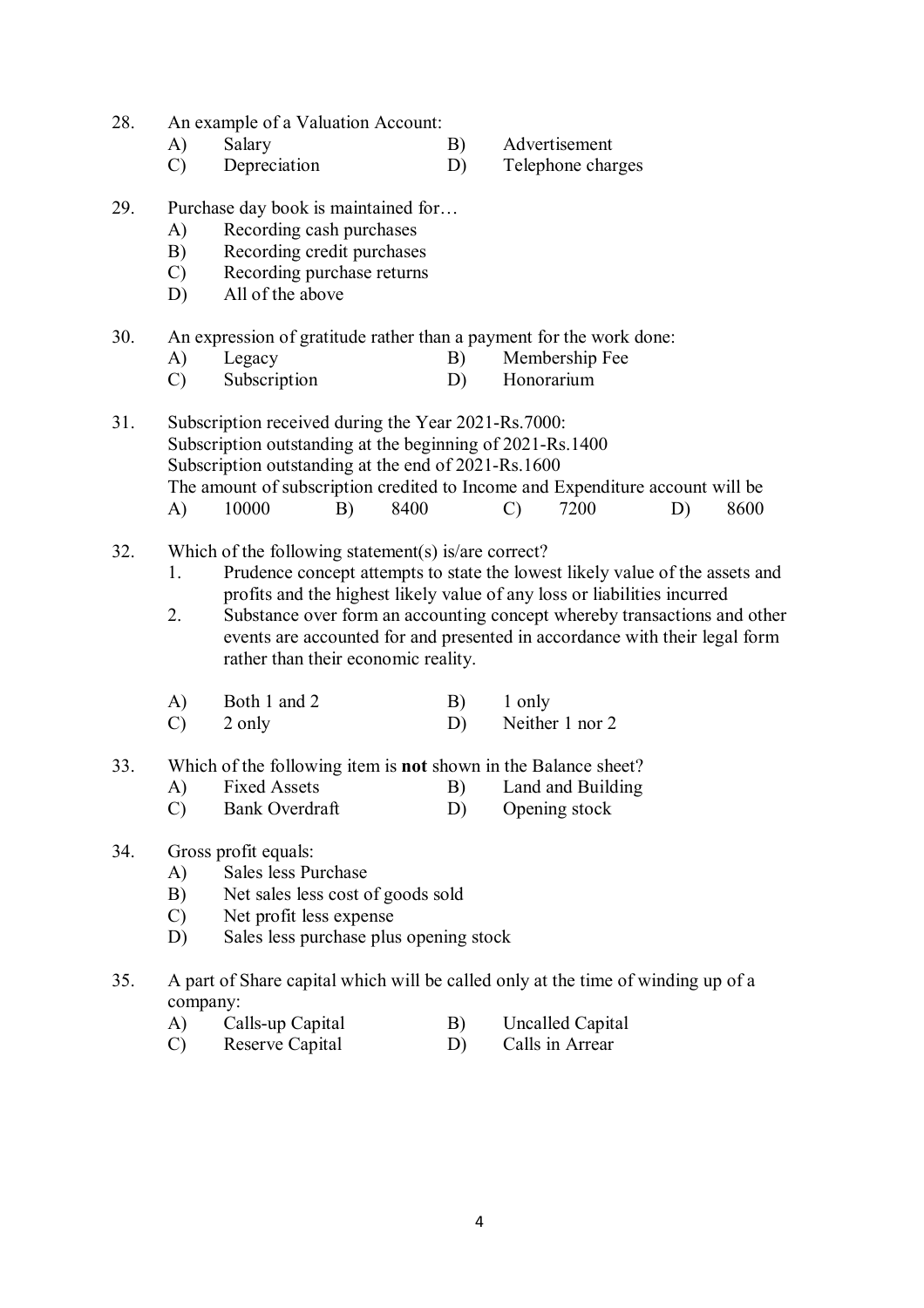| 36. | A)<br>B)<br>$\mathcal{C}$<br>D)                                                                                                                                                                                                                                                                                                                | When the number of shares applied for exceeds the number of shares issued, then the<br>Company can:<br>Totally reject some of the application<br>Make proportionate allotment to all the participants<br>Reject some of the application in full and make proportionate allotment in<br>respect of the others.<br>All of the above |    |        |          |                        |                                      |    |       |                 |  |
|-----|------------------------------------------------------------------------------------------------------------------------------------------------------------------------------------------------------------------------------------------------------------------------------------------------------------------------------------------------|-----------------------------------------------------------------------------------------------------------------------------------------------------------------------------------------------------------------------------------------------------------------------------------------------------------------------------------|----|--------|----------|------------------------|--------------------------------------|----|-------|-----------------|--|
| 37. |                                                                                                                                                                                                                                                                                                                                                | Prithvi Limited purchased a machinery from Arjun Ltd for a value of Rs.9,90,000.<br>The consideration was paid by issue of 10% debentures of Rs.100 each at a discount of<br>10%. Number of debentures issued will be:                                                                                                            |    |        |          |                        |                                      |    |       |                 |  |
|     | A)                                                                                                                                                                                                                                                                                                                                             | 9900                                                                                                                                                                                                                                                                                                                              | B) | 11000  |          | $\mathcal{C}$          | 10000                                | D) | 10500 |                 |  |
| 38. | Mr. Anandhan, a holder of 20,000 shares for Rs.10 each has paid Rs.2 on application<br>and Rs. 3 on allotment. He did not pay Rs. 4 on first call. His shares were forfeited<br>subsequently after first call. Then shares were re-issued at Rs.7 for Rs.9 paid up. Capital<br>reserve will be:<br>80000<br>60000<br>B)<br>$\mathcal{C}$<br>A) |                                                                                                                                                                                                                                                                                                                                   |    |        |          |                        | 100000                               | D) | 40000 |                 |  |
| 39. | A)<br>$\mathcal{C}$                                                                                                                                                                                                                                                                                                                            | Shares were issued at premium and premium is received by the company. What will<br>be the treatment of premium at the time of forfeiture?<br>It will be debited<br>B)<br>D)<br>No treatment                                                                                                                                       |    |        |          |                        | It will be credited<br>None of these |    |       |                 |  |
| 40. | A)<br>$\mathcal{C}$                                                                                                                                                                                                                                                                                                                            | 'Ex post facto' research also known as ------ research.<br>Exploratory<br>Formulative                                                                                                                                                                                                                                             |    |        | B)<br>D) | Descriptive            | Fundamental                          |    |       |                 |  |
| 41. | 1.<br>2.<br>research.                                                                                                                                                                                                                                                                                                                          | Which of the following statement(s) is/are correct?<br>To gain familiarity with a phenomenon is termed as exploratory research.<br>To test a casual relationship between variables are known as hypothesis testing                                                                                                                |    |        |          |                        |                                      |    |       |                 |  |
|     | A)                                                                                                                                                                                                                                                                                                                                             | Both 1 and 2 $\,$ B)                                                                                                                                                                                                                                                                                                              |    | 1 only |          | $\mathcal{C}$          | 2 only                               | D) |       | Neither 1 nor 2 |  |
| 42. | A)<br>$\mathcal{C}$                                                                                                                                                                                                                                                                                                                            | ------ sampling is a probability sampling.<br>Simple Random<br>Convenience                                                                                                                                                                                                                                                        |    |        | B)<br>D) | Deliberate<br>Judgment |                                      |    |       |                 |  |
| 43. | The technique used to estimate consumption of the basket of goods at the consumer<br>level:                                                                                                                                                                                                                                                    |                                                                                                                                                                                                                                                                                                                                   |    |        |          |                        |                                      |    |       |                 |  |
|     | A)                                                                                                                                                                                                                                                                                                                                             | Store audit                                                                                                                                                                                                                                                                                                                       |    |        | B)       |                        | Pantry audit                         |    |       |                 |  |
|     | $\mathcal{C}$                                                                                                                                                                                                                                                                                                                                  | Consumer panel                                                                                                                                                                                                                                                                                                                    |    |        | D)       |                        | Warranty card                        |    |       |                 |  |
| 44. |                                                                                                                                                                                                                                                                                                                                                | The process of assigning numerals or other symbols to answers:                                                                                                                                                                                                                                                                    |    |        |          |                        |                                      |    |       |                 |  |
|     | A)                                                                                                                                                                                                                                                                                                                                             | Classification                                                                                                                                                                                                                                                                                                                    |    |        | B)       | Coding                 |                                      |    |       |                 |  |
|     | $\mathcal{C}$                                                                                                                                                                                                                                                                                                                                  | Editing                                                                                                                                                                                                                                                                                                                           |    |        | D)       | Analysis               |                                      |    |       |                 |  |
|     |                                                                                                                                                                                                                                                                                                                                                |                                                                                                                                                                                                                                                                                                                                   |    |        |          |                        |                                      |    |       |                 |  |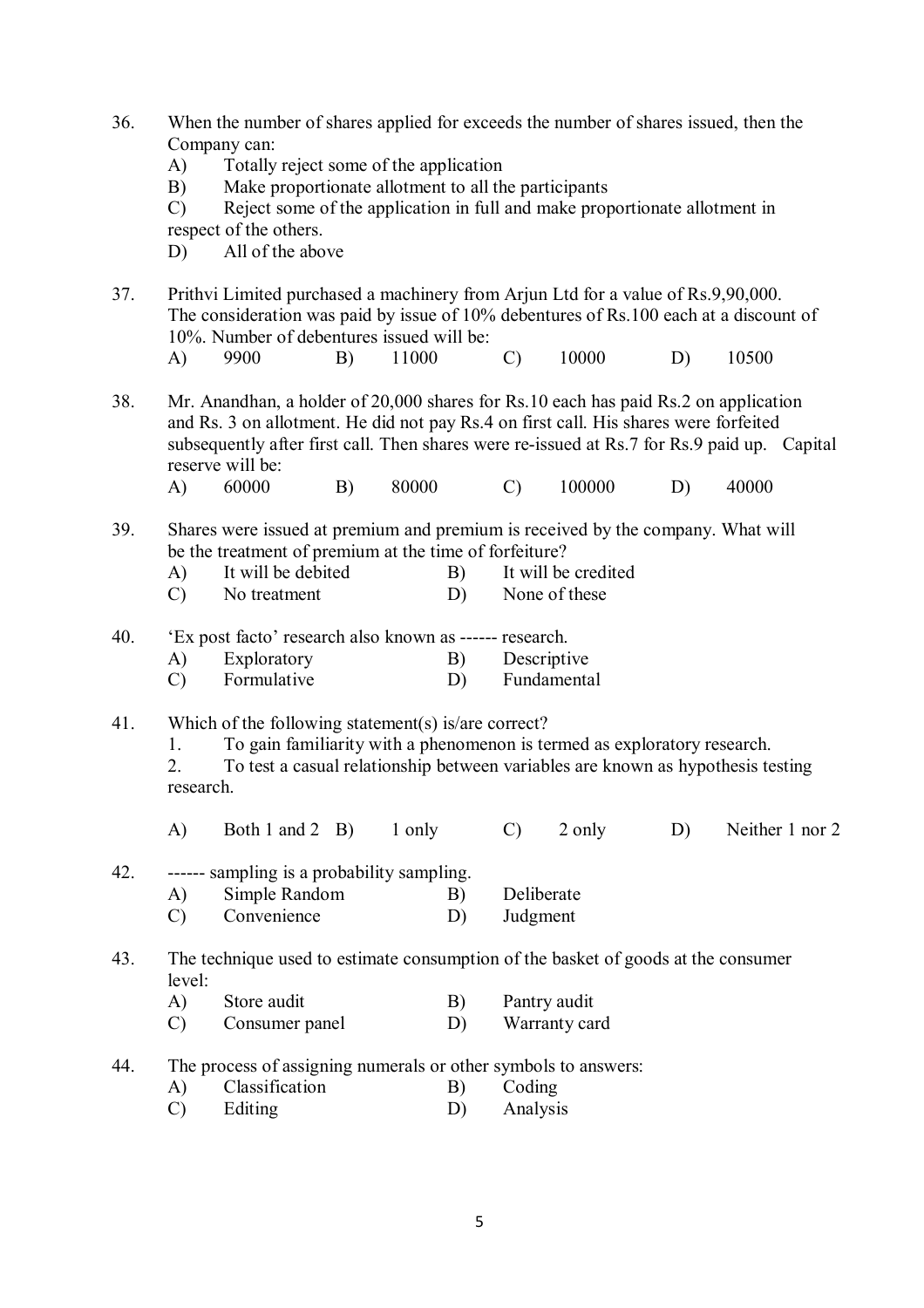| 45. |                                                                                                                                                                                                                                                                                             | A positional average is:                                                                                                        |         |          |          |                 |                                        |    |                                             |
|-----|---------------------------------------------------------------------------------------------------------------------------------------------------------------------------------------------------------------------------------------------------------------------------------------------|---------------------------------------------------------------------------------------------------------------------------------|---------|----------|----------|-----------------|----------------------------------------|----|---------------------------------------------|
|     | A)                                                                                                                                                                                                                                                                                          | Mean                                                                                                                            |         |          | B)       | Median          |                                        |    |                                             |
|     | $\mathcal{C}$                                                                                                                                                                                                                                                                               | Mode                                                                                                                            |         |          | D)       |                 | Geometric mean                         |    |                                             |
| 46. |                                                                                                                                                                                                                                                                                             | If the curve is relatively more peaked than the normal curve, then it said to be:                                               |         |          |          |                 |                                        |    |                                             |
|     | A)                                                                                                                                                                                                                                                                                          | Leptokurtic                                                                                                                     |         |          | B)       | <b>Skewness</b> |                                        |    |                                             |
|     | $\mathcal{C}$                                                                                                                                                                                                                                                                               | Platykurtic                                                                                                                     |         |          | D)       |                 | None of these                          |    |                                             |
|     |                                                                                                                                                                                                                                                                                             |                                                                                                                                 |         |          |          |                 |                                        |    |                                             |
| 47. | A)                                                                                                                                                                                                                                                                                          | Sample error equals:<br>Frame $error + Change error + Measurement error$                                                        |         |          |          |                 |                                        |    |                                             |
|     | B)                                                                                                                                                                                                                                                                                          | Frame $error + chance error + Non Sampling error$                                                                               |         |          |          |                 |                                        |    |                                             |
|     | $\mathcal{C}$                                                                                                                                                                                                                                                                               | Frame error + Chance error + Response error                                                                                     |         |          |          |                 |                                        |    |                                             |
|     | D)                                                                                                                                                                                                                                                                                          | Frame error + Chance error + Standard error                                                                                     |         |          |          |                 |                                        |    |                                             |
|     |                                                                                                                                                                                                                                                                                             |                                                                                                                                 |         |          |          |                 |                                        |    |                                             |
| 48. | A)                                                                                                                                                                                                                                                                                          | Type I error is denoted by:                                                                                                     | B)      |          |          | $\mathcal{C}$   | $1 - \alpha$                           | D) | $1 - \beta$                                 |
|     |                                                                                                                                                                                                                                                                                             | $\alpha$                                                                                                                        | $\beta$ |          |          |                 |                                        |    |                                             |
| 49. |                                                                                                                                                                                                                                                                                             | Chi-square test can be used for:                                                                                                |         |          |          |                 |                                        |    |                                             |
|     | A)                                                                                                                                                                                                                                                                                          | Test the goodness of fit                                                                                                        |         |          | B)       |                 |                                        |    | Test the association between two attributes |
|     | C)                                                                                                                                                                                                                                                                                          | Test the homogeneity                                                                                                            |         |          | D)       |                 | All of the above                       |    |                                             |
| 50. |                                                                                                                                                                                                                                                                                             | Eigen value is related to:                                                                                                      |         |          |          |                 |                                        |    |                                             |
|     | A)                                                                                                                                                                                                                                                                                          | <b>MDA</b>                                                                                                                      |         |          | B)       |                 | <b>ANACOVA</b>                         |    |                                             |
|     | $\mathcal{C}$                                                                                                                                                                                                                                                                               | Factor analysis                                                                                                                 |         |          | D)       |                 | Content analysis                       |    |                                             |
| 51. | Level of significance $\omega$ 1% indicates:<br>Type I error can be reduced about 1 chance out of 100<br>A)<br>Type II error can be reduced about 1 chance out of 100<br>B)<br>Type I error can be reduced about 0.001%<br>$\mathcal{C}$<br>Type II error can be reduced about 0.001%<br>D) |                                                                                                                                 |         |          |          |                 |                                        |    |                                             |
| 52. |                                                                                                                                                                                                                                                                                             | A quantitative variable can be transferred to a categorical variable called                                                     |         |          |          |                 |                                        |    |                                             |
|     |                                                                                                                                                                                                                                                                                             | A) Nominal variable B) Dummy variable                                                                                           |         |          |          |                 |                                        |    |                                             |
|     | $\mathcal{C}$                                                                                                                                                                                                                                                                               | Ordinal variable                                                                                                                |         |          | D)       |                 | Preference variable                    |    |                                             |
| 53. |                                                                                                                                                                                                                                                                                             | The value of one variable increase, then the value of other variable tends to decrease,<br>then correlation coefficient will be |         |          |          |                 |                                        |    |                                             |
|     | A)                                                                                                                                                                                                                                                                                          | Negative                                                                                                                        | B)      | Positive |          | $\mathcal{C}$   | Zero                                   | D) | Greater than 1                              |
| 54. | A)<br>$\mathcal{C}$                                                                                                                                                                                                                                                                         | In LPP, simplex method helps the manager to identify:<br>Redundant constraints<br>Multiple solution                             |         |          | B)<br>D) |                 | Unbounded solution<br>All of the above |    |                                             |
| 55. |                                                                                                                                                                                                                                                                                             | Critical path:                                                                                                                  |         |          |          |                 |                                        |    |                                             |
|     | A)                                                                                                                                                                                                                                                                                          | Considering all the path in a project                                                                                           |         |          |          |                 |                                        |    |                                             |
|     | B)                                                                                                                                                                                                                                                                                          | Path with the largest time                                                                                                      |         |          |          |                 |                                        |    |                                             |
|     | $\mathcal{C}$                                                                                                                                                                                                                                                                               | Path with the shortest time                                                                                                     |         |          |          |                 |                                        |    |                                             |
|     | D)                                                                                                                                                                                                                                                                                          | Path with non-critical activity                                                                                                 |         |          |          |                 |                                        |    |                                             |
|     |                                                                                                                                                                                                                                                                                             |                                                                                                                                 |         |          |          |                 |                                        |    |                                             |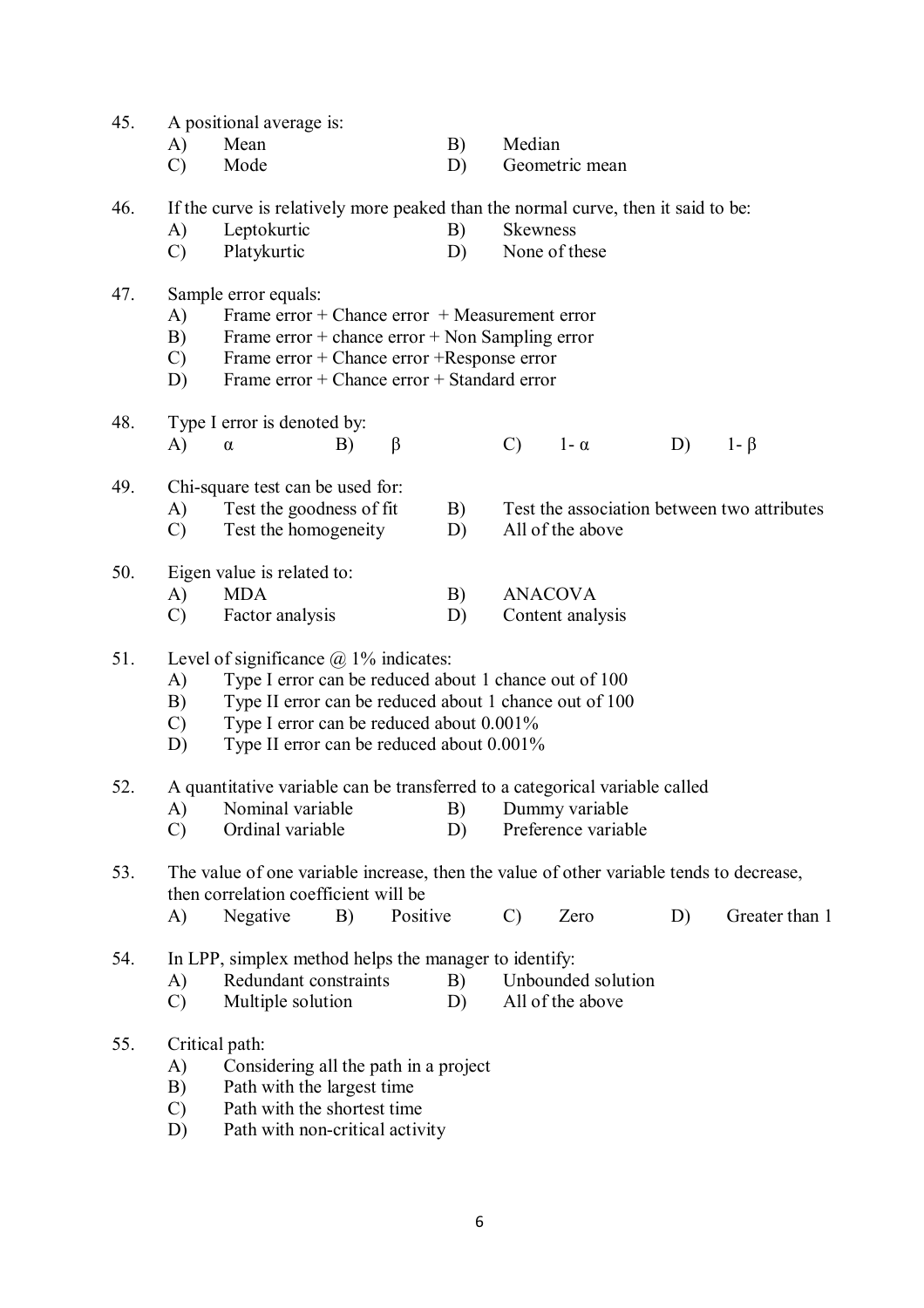| 56. | A)<br>$\mathcal{C}$                                                                                                                                                                                                                          | Which of the following is a relative measure of dispersion?<br>Variance<br>Co-efficient of variation     | B)<br>D) | Standard deviation<br>Median                                                                                                                                                                                                                            |  |  |  |
|-----|----------------------------------------------------------------------------------------------------------------------------------------------------------------------------------------------------------------------------------------------|----------------------------------------------------------------------------------------------------------|----------|---------------------------------------------------------------------------------------------------------------------------------------------------------------------------------------------------------------------------------------------------------|--|--|--|
| 57. | A)<br>$\mathcal{C}$                                                                                                                                                                                                                          | A beta coefficient of a stock price greater than 1 indicates:<br>Less volatility<br>High risk            | B)<br>D) | Low risk<br>No risk                                                                                                                                                                                                                                     |  |  |  |
| 58. | A)<br>$\mathcal{C}$                                                                                                                                                                                                                          | globally using:<br>Direct investment<br>Joint venture                                                    | B)<br>D) | Many of the best known American retailers like KFC, Mc Donald's have expanded<br>Franchising<br>Strategic alliance                                                                                                                                      |  |  |  |
| 59. | A)<br>$\mathcal{C}$                                                                                                                                                                                                                          | Networth<br>Timing of return                                                                             | B)<br>D) | Which of the following element is not considered in profit maximization objective?<br>Wealth<br>Profit                                                                                                                                                  |  |  |  |
| 60. | A)<br>$\mathcal{C}$                                                                                                                                                                                                                          | The proportion of profits distributed as dividend is called:<br>Retention ratio<br>Price-earnings ratio  | B)<br>D) | Dividend-payout ratio<br>Dividend yield ratio                                                                                                                                                                                                           |  |  |  |
| 61. | 1.<br>2.                                                                                                                                                                                                                                     | Which of the following statement(s) is/ are <b>incorrect</b> ?                                           |          | The Sinking Fund Factor is a reciprocal of Compound Value of an Annuity factor<br>The Capital Recovery factor is a reciprocal of the Present Value of Annuity factor                                                                                    |  |  |  |
|     | A)<br>$\mathcal{C}$                                                                                                                                                                                                                          | 1 only<br>Both 1 and 2                                                                                   | B)<br>D) | 2 only<br>Neither 1 nor 2                                                                                                                                                                                                                               |  |  |  |
| 62. | A)<br>B)<br>$\mathcal{C}$<br>D)                                                                                                                                                                                                              | Book value is an accounting concept<br>Book value reflects the real value<br>Shareholder's Fund          |          | Which of the following statement is <b>incorrect</b> in relation with Book value?<br>Book value may include intangible assets at acquisition cost minus amortized value.<br>The difference between the book value of assets and liabilities is equal to |  |  |  |
| 63. | Overvalued shares has:<br>Market price higher than the Shares present value<br>A)<br>Market price less than the Shares Present Value<br>B)<br>Market price reflects the present value of shares<br>$\mathcal{C}$<br>None of the above.<br>D) |                                                                                                          |          |                                                                                                                                                                                                                                                         |  |  |  |
| 64. | A)<br>$\mathcal{C}$                                                                                                                                                                                                                          | Which of the following items comes under flotation cost?<br>Legal fees<br><b>Underwriting Commission</b> | B)<br>D) | <b>Brokerage</b><br>All of the above                                                                                                                                                                                                                    |  |  |  |
| 65. | A)<br>$\mathcal{C}$                                                                                                                                                                                                                          | Creditors<br>Debenture                                                                                   | B)<br>D) | Which of the following element is excluded while calculating cost of total debt?<br>Bank loan<br>None of these                                                                                                                                          |  |  |  |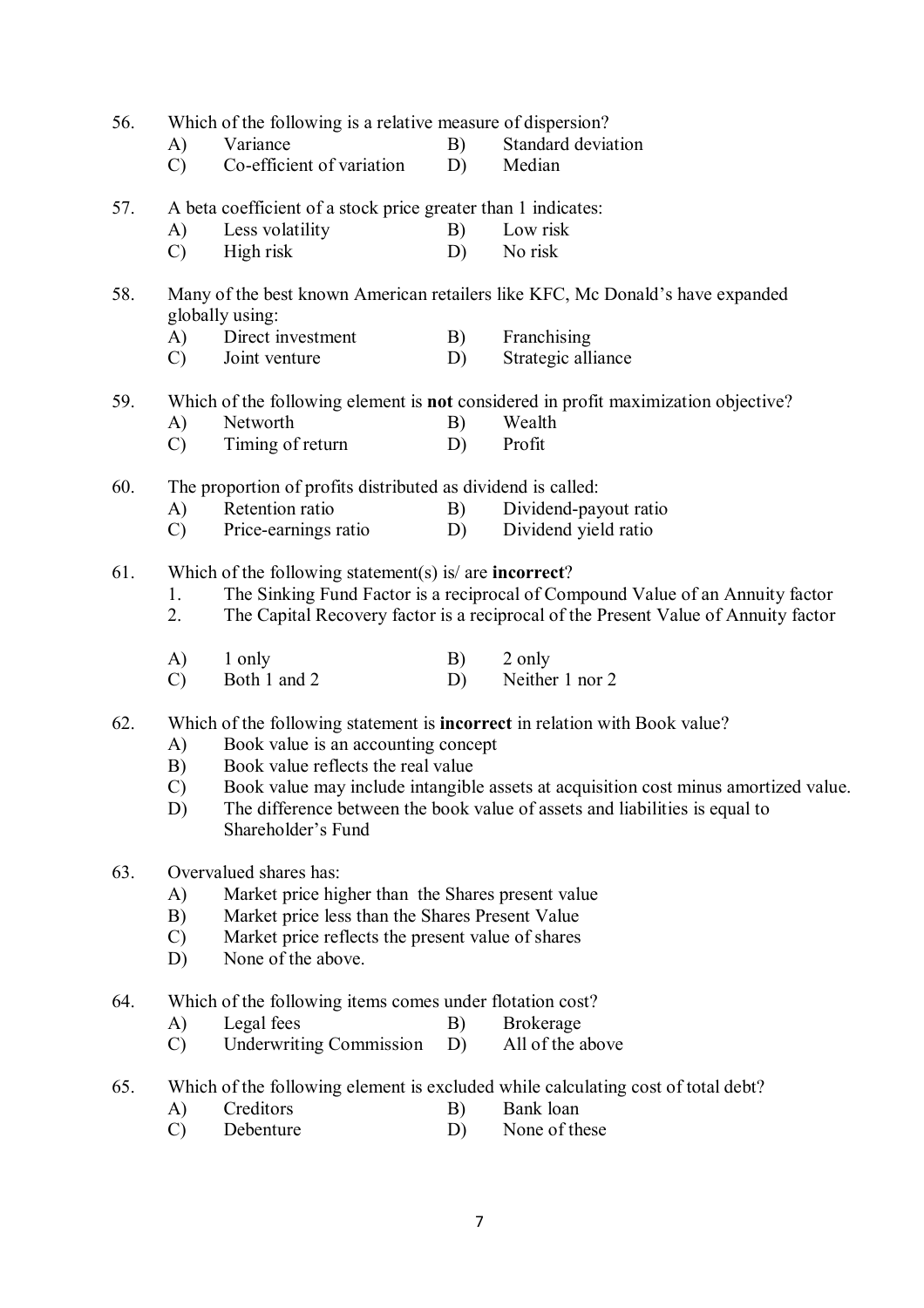- 66. Which of the following is incorrect?
	- A) Cash flow = Revenue -Expenses –Capital Expenditure
	- B) Cash flow = Profit +Depreciation Capital Expenditure<br>
	C) Cash flow = Revenue- Expenses-Depreciation
	- $Cash flow = Revenue Expenses-Depreciation$
	- D) Cash flow = (Revenue-Expenses-Depreciation) + Depreciation Capital Expenditure
- 67. Which of the following item is taken for the preparation of Cost Sheet?
	- A) Drawing office salary B) Charitable donations
	- C) Goodwill written off D) Discount allowed
- 68. Cost accounting is useful for
	- A) Only industrial concerns in the private sector
	- B) All industrial concerns but not for service organisations
	- C) All profit seeking concerns provided they are not subject to perfect competition.
	- D) Anyone using scarce resources
- 69. In a manufacturing company provides the information related to its Process I. Material consumed - 1500 units Normal loss is 12% of input The net products in the process I -1100 units. Abnormal units will be
	- A) 180 B) 220 C) 400 D) 270
- 70. If the worker completes the job at the less than standard time, he will be paid wages for actual hours taken plus bonus at the rate of 50% of the wage for time saved according to:
	- A) Halsey Premium Plan B) Rowan Plan
	- C) Gann Task and Bonus Plan D) Emerson Efficiency Plan
- 71. Electricity expenses is allocated on the basis of:
	- A) Horse power B) Area occupied C) Light point D) Number of workers
- 72. Bin card doesn't show:
	- A) Name of Material B) Quantity of Material
	- C) Value of Material D) Balance of Material
- 73. Cost of goods sold is Rs.49,600 and profit is 20% on sales. Sales will be:
	- A) Rs.59520 B) Rs.62000 C) Rs.61000 D) Rs.59600
	-
- 74. The cost of Abnormal idle time is transferred to
	- A) Cost Sheet B) Costing Profit and Loss Account
	- C) Profit and Loss Account D) Process Account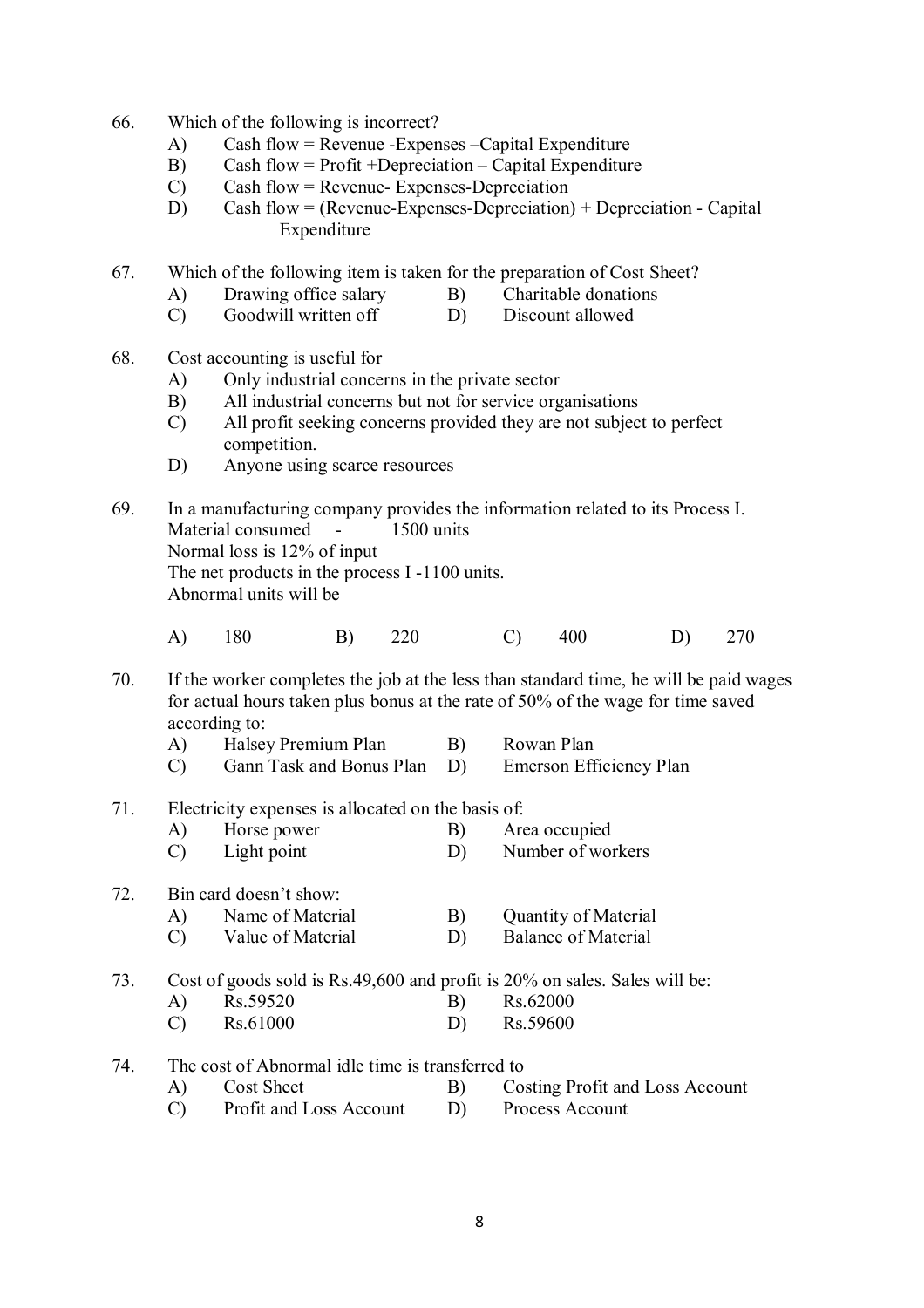| 75. | A)<br>$\mathcal{C}$                                                                                                                                                                                                                                                                                                                 | Which among the following is a technique of cost control?<br><b>Job Costing</b><br>B)<br><b>Standard Costing</b><br>D)                                                                             |    |                      |                                                                                     | <b>Contract Costing</b><br><b>Marginal Costing</b> |                                                                |    |         |  |
|-----|-------------------------------------------------------------------------------------------------------------------------------------------------------------------------------------------------------------------------------------------------------------------------------------------------------------------------------------|----------------------------------------------------------------------------------------------------------------------------------------------------------------------------------------------------|----|----------------------|-------------------------------------------------------------------------------------|----------------------------------------------------|----------------------------------------------------------------|----|---------|--|
| 76. | A)<br>$\mathcal{C}$                                                                                                                                                                                                                                                                                                                 | Quick assets doesn't include<br><b>Sundry Debtors</b><br>Marketable securities                                                                                                                     |    | B)<br>D)             | <b>Stock</b>                                                                        | None of these                                      |                                                                |    |         |  |
| 77. |                                                                                                                                                                                                                                                                                                                                     | Match List I with List II                                                                                                                                                                          |    |                      |                                                                                     |                                                    |                                                                |    |         |  |
|     | a.<br>$b_{\cdot}$<br>$c_{\cdot}$<br>d.                                                                                                                                                                                                                                                                                              | Hotel<br>Goods Transport<br>Passenger Transport<br>Hospital                                                                                                                                        |    | 1.<br>2.<br>3.<br>4. | Per ton kilometer<br>Per bed per day<br>Per room per day<br>Per passenger kilometer |                                                    |                                                                |    |         |  |
|     | $\bf{A}$<br>$\mathcal{C}$                                                                                                                                                                                                                                                                                                           | $a-1$ , $b-3$ , $c-4$ , $d-2$<br>$a-3$ , $b-4$ , $c-1$ , $d-2$                                                                                                                                     |    |                      | B)<br>D)                                                                            |                                                    | $a-3$ , $b-2$ , $c-4$ , $d-1$<br>$a-3$ , $b-1$ , $c-4$ , $d-2$ |    |         |  |
| 78. | A)                                                                                                                                                                                                                                                                                                                                  | Carriage outward is an example of ----- expenses.<br>Direct                                                                                                                                        | B) | Office               |                                                                                     | $\mathcal{C}$                                      | Selling                                                        | D) | Factory |  |
| 79. | $\mathbf{A}$<br>B)<br>$\mathcal{C}$<br>D)                                                                                                                                                                                                                                                                                           | Which of the following is <b>not</b> a Preventive cost?<br><b>Medical Service</b><br>Pension Scheme<br><b>Transportation Cost</b><br>Accident cost due to inexperience                             |    |                      |                                                                                     |                                                    |                                                                |    |         |  |
| 80. | A)<br>B)<br>$\mathcal{C}$<br>D)                                                                                                                                                                                                                                                                                                     | An example for application of accrual concept:<br>Charging of depreciation<br>Provision created against doubtful debts<br>Writing off of preliminary expenses<br>Recognition of salary outstanding |    |                      |                                                                                     |                                                    |                                                                |    |         |  |
| 81. | 1.<br>2.                                                                                                                                                                                                                                                                                                                            | State whether the following statements are true or false:<br>Income and Expenditure account is a real account.<br>Receipts and Payment account begins with an opening balance.                     |    |                      |                                                                                     |                                                    |                                                                |    |         |  |
|     | A)<br>$\mathcal{C}$                                                                                                                                                                                                                                                                                                                 | 1 is true and 2 is false<br>Both 1 and 2 are true                                                                                                                                                  |    |                      | B)<br>D)                                                                            |                                                    | 1 is false and 2 is true<br>Both 1 and 2 are false             |    |         |  |
| 82. | Given that the average annual profit available to equity shareholders is Rs. 2,00,000<br>and the normal return expectation of the shareholders is 12 % with an equity base of<br>Rs. 10,00,000, what will be the value of goodwill computed based on 3 years<br>purchase of super profit?<br>Rs. 80,000<br>Rs. 1,60,000<br>A)<br>B) |                                                                                                                                                                                                    |    |                      |                                                                                     |                                                    |                                                                |    |         |  |
|     | $\mathcal{C}$                                                                                                                                                                                                                                                                                                                       | Rs. 2,00,000                                                                                                                                                                                       |    |                      | D)                                                                                  |                                                    | Rs. 2,40,000                                                   |    |         |  |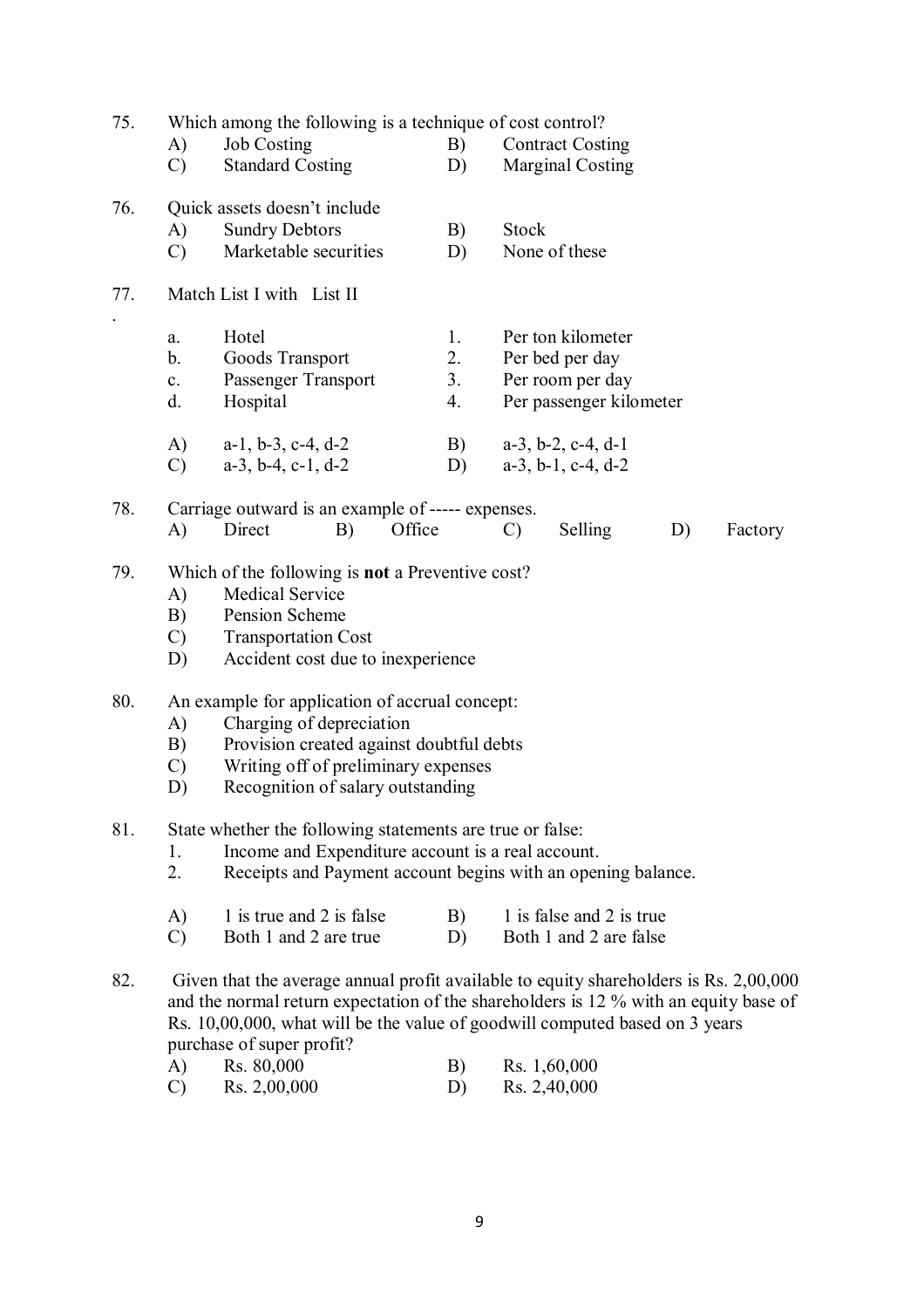- 83. State whether the following statements are true or false:
	- 1. A new company needs to be formed, in the case of external reconstruction.<br>2. Liabilities which are not taken over by the new company are not transferred

2. Liabilities which are not taken over by the new company are not transferred to realization account.

- A) 1 is true and 2 is false B) 1 is false and 2 is true
- C) Both 1 and 2 are true D) Both 1 and 2 are false
- 84. Unwritten off portion of discount on issue of debentures in the books of vendor company is transferred to:
	- A) Realisation account
	- B) Equity shareholders' account
	- C) Purchasing company account
	- D) Debenture holders' account
- 85. A system of maintain inventory records on a continuous basis is:
	- A) Just in time
	- B) Continuous stock taking
	- C) Perpetual inventory control system
	- D) ABC analysis
- 86. Which one of the following is **not** part of conversion cost?
	- A) Direct materials B) Direct labour
		- C) Direct expenses D) Factory overheads
- 87. State whether the following statements are true or false: 1. Under-absorption of fixed overheads affirms the existence of idle plant capacity.
	- 2. Variable overhead is a period cost.
	- A) 1 is true and 2 is false B) 1 is false and 2 is true
	- C) Both1 and 2 are true D) Both1 and 2 are false

88. If cost of sales of a product is Rs. 450 and profit as a percentage of selling price is 10 %, what will be its selling price?

| $\bf{A}$ | Rs. 750 | B) Rs. 600 | $(C)$ Rs. 500 | D) Rs. 475 |
|----------|---------|------------|---------------|------------|
|          |         |            |               |            |

- 89. Pick the one which is a by-product:
	- A) Coal tar B) Diesel C) Aviation Spirit D) Petrol
- 90. Which one of the following is **not** a cost of control technique?
	- A) Standard Costing B) Value Analysis
	- C) Process Costing D) Budgetary Control
- 91. Which one of the following doesn't affect cash flows connected with operating activities?
	- A) Collection from customers B) Payment of suppliers
	- C) Interest paid on Debentures D) Power bills paid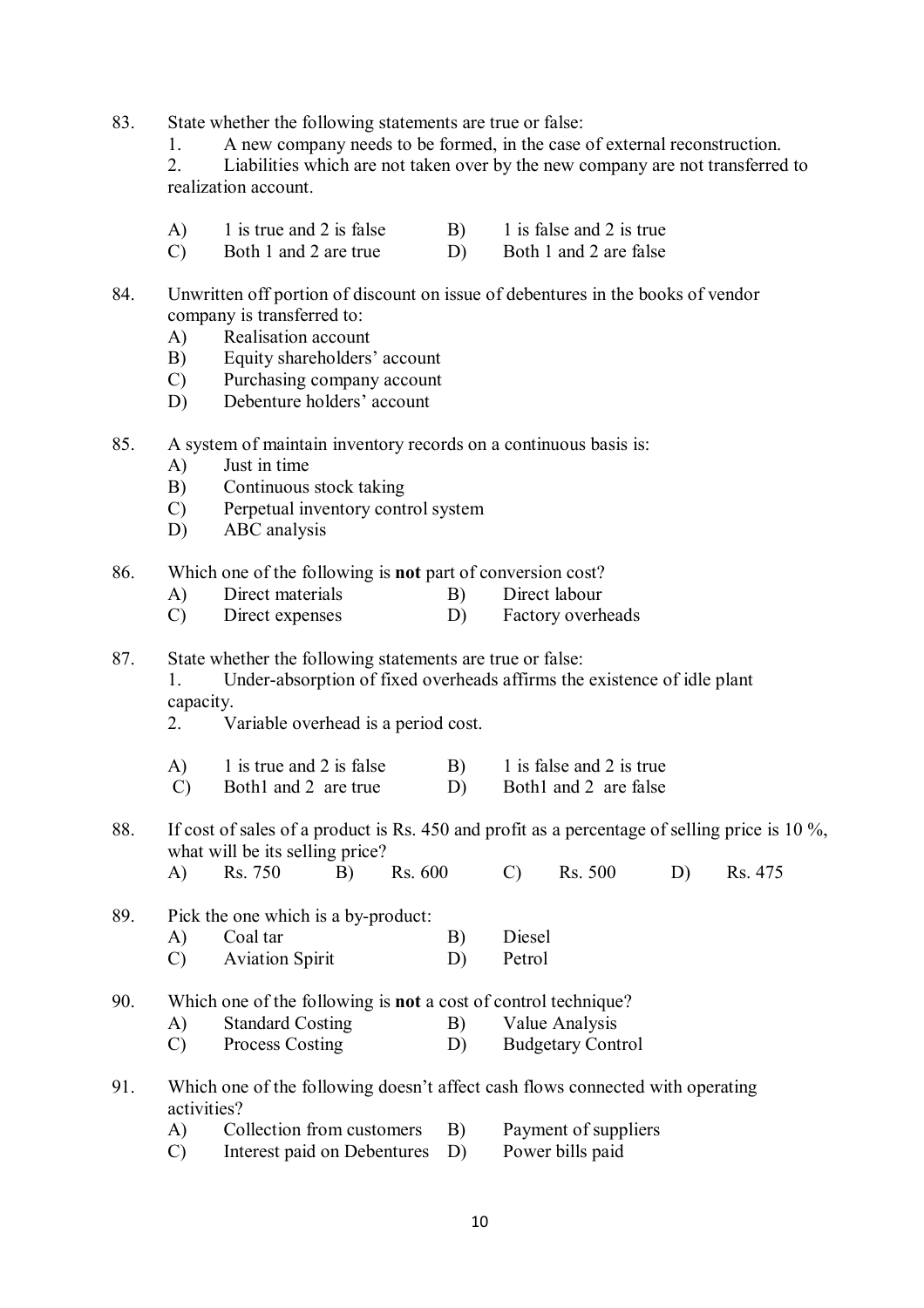- 92. Which one of the following is a non-fund item?
	- A) Redemption of debentures
	- B) Dividend paid
	- C) Machinery purchased by issue of shares
	- D) Buy back of equity shares

95. The concept 'MBO' was propounded by:

- 93. An enterprise reporting a profit of Rs. 80,000 is currently selling 1,00,000 units. If it can enhance its sales level to 1,25,000 units:
	- A) its total contribution rises by an amount greater than its profit
	- B) its total contribution rises by an amount less than its profit
	- C) total contribution and profit rise by an equivalent amount
	- D) total contribution remains constant
- 94. Given that margin of safety sales as Rs. 2,00,000 and PV ratio is 40 %. What will be the profit made by the enterprise?

A) Rs. 60,000 B) Rs. 80,000 C) Rs. 1,20,000 D) Rs. 1,60,000

A) Vroom B) Elton Mayo C) Peter F. Drucker D) Herzberg 96. Pick the one which is a single use plan: A) Programme B) Budget C) Policy D) Procedure 97. Group decision making process is facilitated by which one of the following technique? A) Queuing theory B) Linear Programming C) Brain storming D) Decision theory

98. State whether the following statements are true or false:

1. One can delegate authority but not responsibility.

2. Decentralisation is the systematic and consistent reservation of authority at central points within an organization.

| 1 is true and 2 is false | 1 is false and 2 is true |
|--------------------------|--------------------------|
| Both 1 and 2 are true    | Both 1 and 2 are false   |

99. While communicating, pre-mature evaluation is part of:<br>A) Organisational barrier B) Physiological barrier

- A) Organisational barrier B)
- C) Semantic barrier D) Psychological barrier

### 100. ETOP stands for:

- A) Environmental Training on Operational Planning
- B) Environmental Threat and Opportunity Profile
- C) Extended Technology for Optimum Productivity
- D) Ecosystem for Technology Oriented Profiling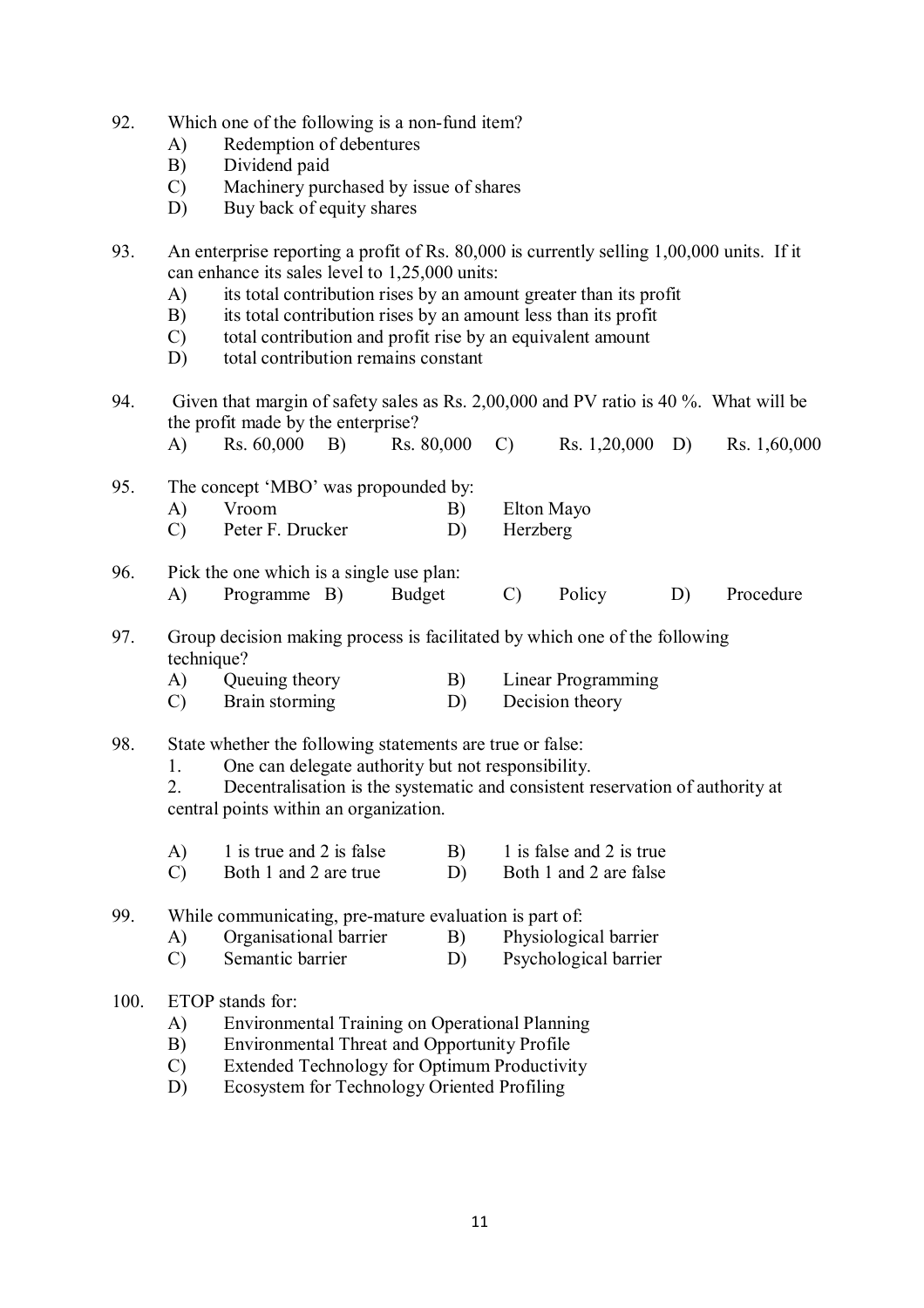| 101. | A)<br>$\mathcal{C}$             | Which one of the following can be treated as a weakness while assessing the internal<br>environmental capabilities?<br>Higher debt exposure<br>Outsourcing support                                                                                                                                                                                    |    |            | B)<br>D) |               | Breadth of product line<br>Economies of scale      |    |            |
|------|---------------------------------|-------------------------------------------------------------------------------------------------------------------------------------------------------------------------------------------------------------------------------------------------------------------------------------------------------------------------------------------------------|----|------------|----------|---------------|----------------------------------------------------|----|------------|
| 102. | $\bf{A}$                        | The investment made by the MNC, Nissan in India can be termed as:<br><b>FII</b>                                                                                                                                                                                                                                                                       | B) | <b>FDI</b> |          | $\mathcal{C}$ | <b>BoP</b>                                         | D) | <b>CAD</b> |
| 103. | A)<br>B)<br>$\mathcal{C}$<br>D) | In India, strength in balance of payment position has resulted by:<br>Low trade deficits<br>Low fiscal deficits<br>Progressive accumulation of foreign exchange reserves<br>Enhancement of FDI                                                                                                                                                        |    |            |          |               |                                                    |    |            |
| 104. | 1.<br>2.                        | State whether the following statements are true or false:<br>The Industrial Policy Resolution 1956 emphasised the role of small scale<br>industries in the development of the national economy and providing<br>employment.<br>The requirement of phased manufacturing programme was discontinued in<br>industrial policy, 1991 for all new projects. |    |            |          |               |                                                    |    |            |
|      | A)<br>$\mathcal{C}$             | 1 is true and 2 is false<br>Both 1 and 2 are true                                                                                                                                                                                                                                                                                                     |    |            | B)<br>D) |               | 1 is false and 2 is true<br>Both 1 and 2 are false |    |            |
| 105. | A)<br>$\mathcal{C}$             | The policy of the Government pertaining to public revenue, public expenditure and<br>public debt is known as:<br>Fiscal policy<br><b>EXIM</b> policy                                                                                                                                                                                                  |    |            | B)<br>D) | Trade policy  | Investment policy                                  |    |            |
| 106. | A)                              | The rate at which commercial banks borrow money from RBI is known as:<br>B)<br>Bank rate                                                                                                                                                                                                                                                              |    | Repo rate  |          | $\mathcal{C}$ | <b>SDR</b>                                         | D) | <b>CDR</b> |
| 107. | quantity.<br>2.<br>weak.<br>A)  | State whether the following statements are true or false:<br>Currency futures are traded on an exchange in standardized form and fixed<br>If the real interest rate in a country is low, then the currency of that country is<br>1 is true and 2 is false                                                                                             |    |            | B)       |               | 1 is false and 2 is true                           |    |            |
|      | $\mathcal{C}$                   | Both 1 and 2 are true                                                                                                                                                                                                                                                                                                                                 |    |            | D)       |               | Both 1 and 2 are false                             |    |            |
| 108. | system?                         | Which one of the following is <b>not</b> a characteristic feature of management information                                                                                                                                                                                                                                                           |    |            |          |               |                                                    |    |            |
|      | A)<br>$\mathcal{C}$             | Interaction<br>Integration                                                                                                                                                                                                                                                                                                                            |    |            | B)<br>D) |               | Independence<br>Interdependence                    |    |            |
| 109. |                                 | Decisions that are repetitive, routine and having a definite procedure for handling<br>them are known as:                                                                                                                                                                                                                                             |    |            |          |               |                                                    |    |            |
|      | A)                              | Structured decisions                                                                                                                                                                                                                                                                                                                                  |    |            | B)       |               | Unstructured decisions                             |    |            |
|      | $\mathcal{C}$                   | Centralised decisions                                                                                                                                                                                                                                                                                                                                 |    |            | D)       |               | Decentralised decisions                            |    |            |